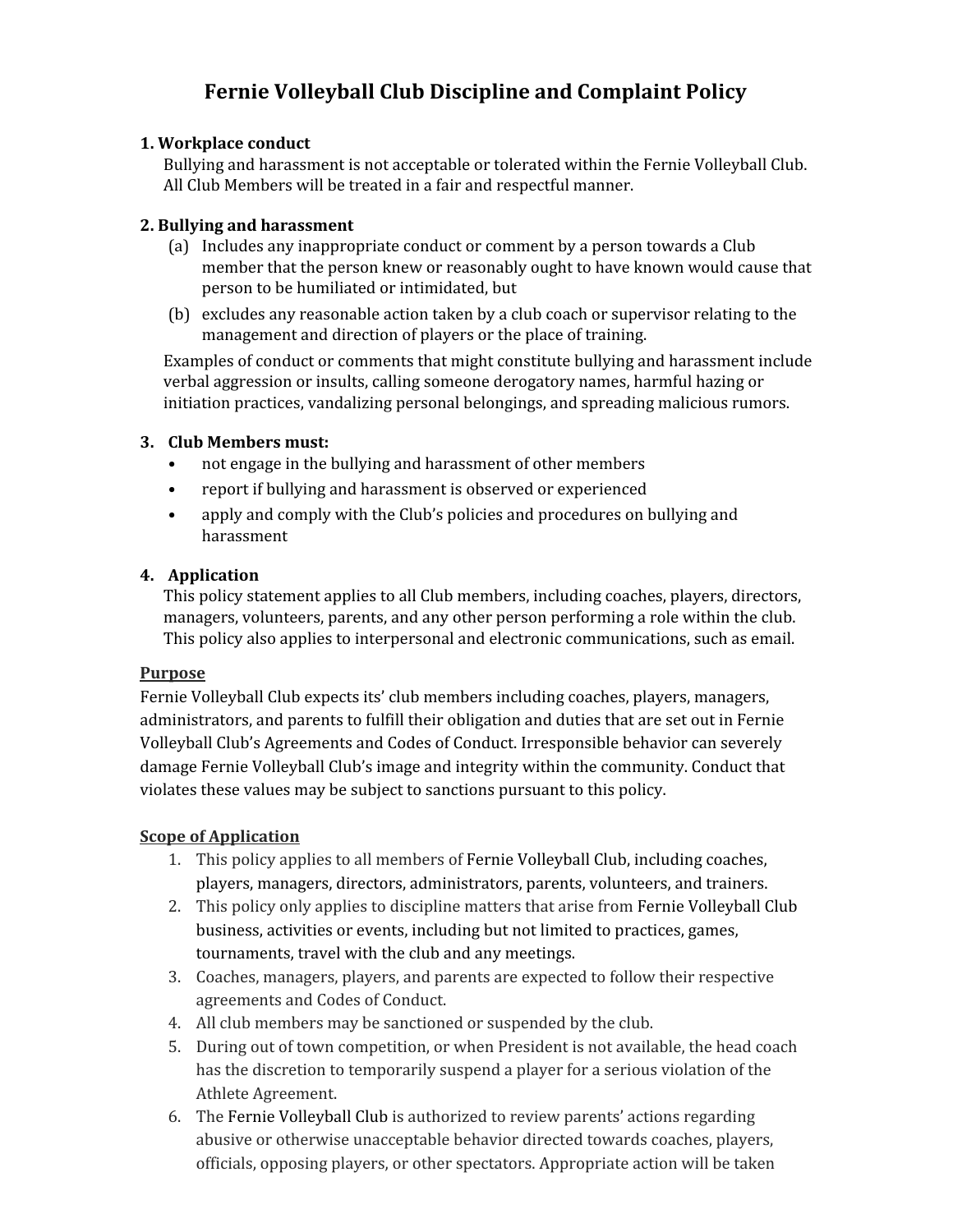depending on the severity of the behavior. Fernie Volleyball Club reserves the right to deny access of parents to the facility in which competitions and practices occur for inappropriate behavior.

7. The Fernie Volleyball Club also reserves the right to dismiss a player based on poor attendance at practices and games. If the coach observes a continual issue of lack of attendance (with no sufficient warning), they may request the athlete be removed from the team. Any decisions will always come with a direct warning to both the athlete and the parents of the athlete from the coach and/or a club coordinator before dismissal.

## **Sanctions**

The Committee may apply the following disciplinary sanctions singly or in combination, for major infractions:

- a. Verbal or written warning;
- b. Verbal or written apology;
- c. Service or other voluntary contribution to Fernie Volleyball Club;
- d. Removal of certain privileges;
- e. Suspension from certain Fernie Volleyball Club teams, events and/or activities;
- f. Suspension from all Fernie Volleyball Club activities for a designated period of time;
- g. Payment of the cost of repairs for property damage;
- h. Expulsion from Fernie Volleyball Club;
- i. Other sanctions as may be considered appropriate for the offense.

#### **Reasons for Sanctions**

The following are reasons for possible sanctions and suspension for players:

- a. Use of drugs or alcohol
- b. Causing damage to accommodations and/or facilities that your teams travel to
- c. Bullying or hazing of teammates
- d. Lack of attendance
- e. Failure to comply with curfews, or having friends in hotel room past curfew
- f. Having other team or non-club members in hotel rooms without the coach's permission
- g. Frequent use of foul language
- h. Misbehaving in transport vehicle or not complying to the rules of the road

#### **Minor Complaint Procedure**

- 8. A less serious complaint in nature may be communicated directly to the person involved.
- 9. Players are encouraged to communicate directly with their coach, parents are encouraged to help their children communicate appropriately with their coach.
- 10. If a parent wishes to communicate a complaint to the coach regarding controversial issues (e.g. playing time), they should discuss with the coach privately, away from the team. Any such request for a discussion may not occur within 24 hours of the catalyst event to ensure the heat of the moment has passed.